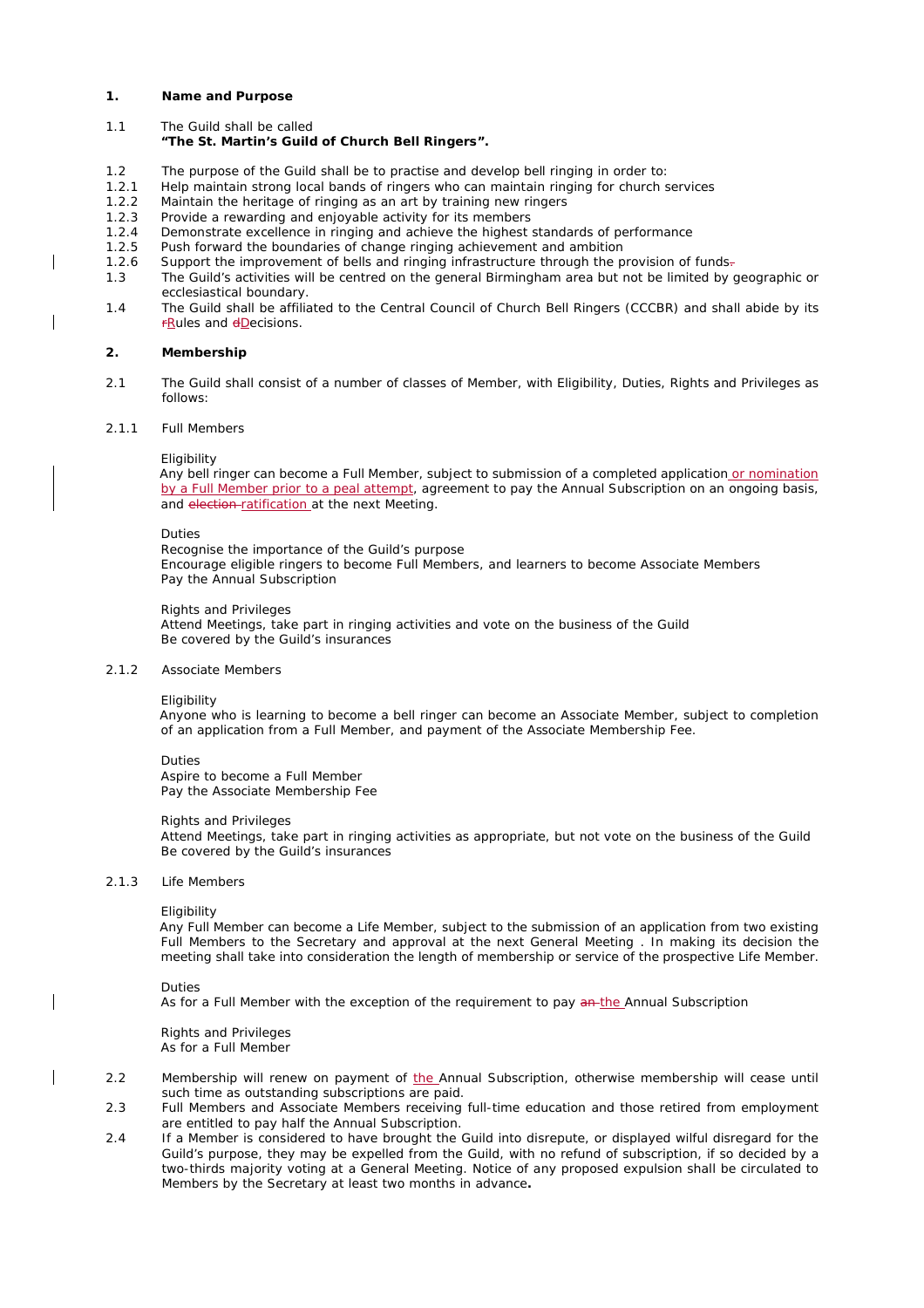2.5 The Guild may elect a Member as a Life Vice President to recognise exceptional service to the Guild or ringing as a whole. Notice of proposal of Life Vice Presidents shall be given by a Full Member or current Life Vice President at any General Meeting prior to the Annual General Meeting or in writing to the Secretary six weeks prior to the Annual General Meeting, and they shall be elected by simple majority vote at the Annual General Meeting. Life Vice Presidents to retain all the rights and privileges of Full Members and are not required to pay an Annual Subscription.

# **3. Officers and Officials**

- 3.1. The Officers of the Guild shall be:
- 3.1.1 a Master, who shall chair all Meetings of the Guild, and ensure that decisions made by the Guild comply with statutory requirements and CCCBR Rules and Decisions.
- 3.1.2 a Ringing Master, whose duties shall include organising ringing practices, quarter peals, peals and other ringing events to further the purpose of the Guild.
- 3.1.3 a Secretary, whose duties shall include recording minutes of Meetings of the Guild, conduct of the Guild's correspondence, and informing Members of the dates, venues and business of the Guild's Meetings and other activities.
- 3.1.4 a Treasurer, whose duties shall include keeping an account of the income and expenditure of the Guild, the preparation of an annual statement of the accounts for examination and presentation at the Annual General Meeting, maintenance of the Guild's insurances, and maintaining a complete register of all Members of the Guild.
- 3.1.5 an Archivist, whose duties shall include the safekeeping, preservation and curating of the Guild's library, peal and quarter peal records, and other property, the maintenance of an inventory of the Guild's property, and overseeing the loan of books and other property to Members.
- 3.1.6 a Recruitment Officer, whose duties shall include identifying opportunities to promote ringing and recruit potential Members.
- 3.1.7 a Safeguarding Officer, whose duties shall be to ensure that the procedures of the Guild comply with the safeguarding guidelines issued by the CCCBR, the Dioceses, and legal requirements. The Safeguarding Officer shall also provide guidance and assistance to Members regarding Safeguarding issues if able to do so, or to refer Members in need of assistance to the appropriate sources of guidance.
- 3.1.8 a Public Relations Officer, whose duties shall include promotion of the best possible image of bell ringing, bell ringers and the Guild to the general public.
- 3.2. The Officials of the Guild shall be:<br>3.2.1 Two General Fund Trustees. in wh
- Two General Fund Trustees, in whose names all funds and assets, other than the Bell Restoration Fund, of the Guild are vested.
- 3.2.2 Two Bell Restoration Fund Trustees, in whose names, along with the Master and Treasurer, all the funds and assets of the Bell Restoration Fund are vested.
- 3.2.3 Two Independent Examiners who shall examine the General Funds-annual statement of the accounts of the Guild and of the Bell Restoration Fund and report to the Annual General Meeting.
- 3.2.4 A Dinner Secretary, who shall organise the Henry Johnson Commemoration Dinner, working with the Officers or a sub committee thereof.
- 3.3 All Officers and Officials shall normally be elected at the Annual General Meeting to serve until the next Annual General Meeting. The term of office of the Dinner Secretary shall take effect from 1st April following the Annual General Meeting.
- 3.4 Subject to the nominee's acceptance, the proposer and seconder of a candidate for an office shall give the proposed name to the Secretary no later than six weeks prior to the Annual General Meeting.
- 3.5 In the event of a vacancy occurring the Officers may appoint a replacement who shall serve until the next Annual General Meeting when an election to fill the office shall take place in accordance with the procedures in 3.4. Such temporary officers shall not act as Trustees of the Bell Restoration Fund.

# **4. Meetings**

- 4.1 The Annual General Meeting of the Guild shall normally be held on the second Saturday in January for the following purposes:
- 4.1.1 the election of Life Vice Presidents, Life Members, Officers and Officials of the Guild,
- 4.1.2 the presentation of the accounts and reports from Guild Officers,
- 4.1.3 the determination and apportionment of subscriptions and fees,
- 4.1.4 other appropriate business including the election of Central Council representatives.
- 4.2 Special General Meetings shall be held at a venue to be decided by the Officers within four weeks of either: 4.2.1 such a meeting being called by the Officers, or
- 4.2.2 receipt by the Secretary of a written notice specifying the business to be transacted at the meeting signed by at least one tenth of the Full Members of the Guild.
- 4.3 The quorum at the Annual General Meeting or at a Special General Meeting shall be one fifth of the Full Members of the Guild.
- 4.4 All motions and propositionsproposals, unless otherwise provided for by the rules, shall be decided on a simple majority of those members voting. The Chairman of the meeting shall have a casting vote.
- 4.5 Full Members, Life Vice Presidents and Life Members unable to attend an Annual or Special General Meeting and having tendered a written apology may register their views on the business of the meeting and vote by writing to the Secretary prior to the meeting. The number of such voting members shall not count towards the relevant quorum but their votes shall count equally with those of the members present.
- 4.6 In the absence of either the Master or Secretary from an Annual or Special General Meeting the members present shall elect a substitute for that meeting.
- 4.7. There will be four other General Meetings a year to review and organise ringing activities and conduct the regular business of the Guild.